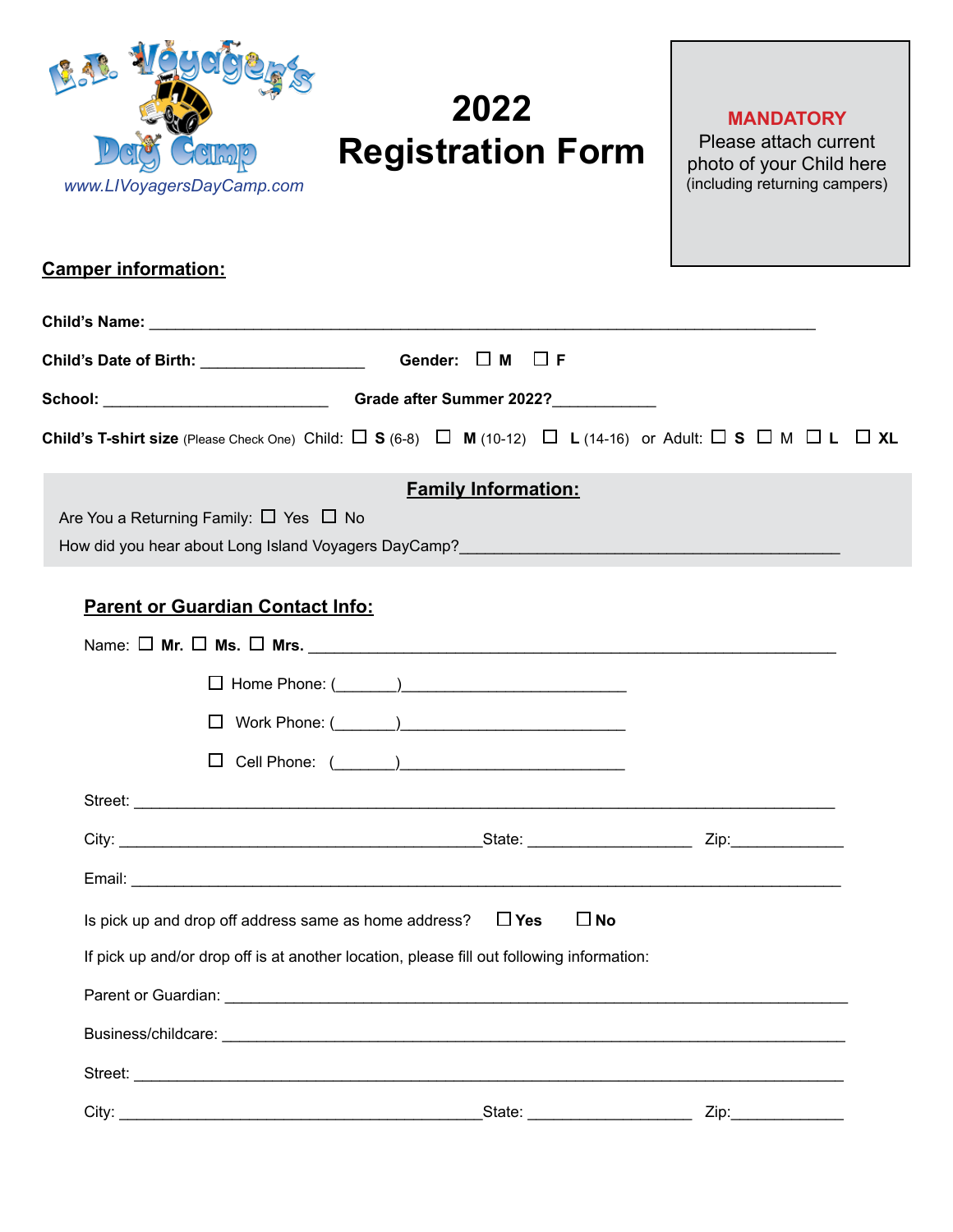### **2022 Rates:**

| No. Of Week                                                          | Early Bird Through 1/31 | Discount 2/1 - 4/30 | Seasonal After 5/1 |  |
|----------------------------------------------------------------------|-------------------------|---------------------|--------------------|--|
| $\mathbf{2}^{\prime}$                                                | \$1,295                 | \$1,345             | \$1,595            |  |
| 3                                                                    | \$1,795                 | \$1,845             | \$2,045            |  |
| 4                                                                    | \$2,295                 | \$2,345             | \$2,595            |  |
| 5                                                                    | \$2,595                 | \$2,645             | \$2,895            |  |
| 6                                                                    | \$2,895                 | \$2,945             | \$3,195            |  |
| 7                                                                    | \$3,195                 | \$3,245             | \$3,495            |  |
| 8                                                                    | \$3,495                 | \$3,545             | \$3,795            |  |
| <b>DEPOSIT</b>                                                       | \$350                   | \$550               | 50%                |  |
| Price include: Transportation, All activities, Insurance, Camp shirt |                         |                     |                    |  |
| Please choose weeks attending in box below:                          |                         |                     |                    |  |
|                                                                      |                         |                     |                    |  |
|                                                                      | week 1                  | week 5              |                    |  |

Please circle the total amount of weeks in box below with payment amount

Calender with Dates/ Activities will be handed at orentation week 1  $\square$  week 2  $\Box$  week 3  $\Box$  week 4 week 5  $\square$  week 6  $\Box$  week 7  $\Box$  week 8

### **Enrollment Agreement:**

1. Long Island Voyager's Day Camp has permission for my child to participate in all camp programs. Including field trips that are planned and supervised by long Island Voyager's Day Camp.

2. Long Island Voyager's Day Camp has the unrestricted right to terminate this enrollment agreement at its sole discretion. In the event of such termination due to camper behavior. Long Island

Voyager's Day camp is not obligated to refund tuition or any unused amount of the tuition.

3. CANCELLATION POLICY: If canceling before March 1, 2022, 50% tuition is refundable. After April 1, 2022, total tuition is non-refundable. \$100 late fee if payments are not paid in full before May 1st. All deposits are non-refundable reguardless of circumstances.

4. Long Island Voyager's Day Camp will not refund any tuition fees if your child has been expelled from the camp. He and/or she will be given three (3) warnings prior to being expelled.

5. Long Island Voyager's Day Camp has permission to reproduce and publish any photograph, video or likeness of my child for advertising, commercial or any lawful purpose.

6. Long Island Voyager's Day Camp has permission to treat my child for routine, minor injuries such as scrapes and bruises. In the event that a parent, emergency contact or the family physician cannot be contacted in an emergency. Long Island Voyager's Day Camp has the permission to have my child examined at a hospital emergency room.

|                                                                                   | Date:<br><u> 1980 - Jan Samuel Barbara, martin d</u>                                       |  |
|-----------------------------------------------------------------------------------|--------------------------------------------------------------------------------------------|--|
| <b>Payment information:</b> (Please check one)                                    | Camp Fee:<br>$\frac{1}{2}$                                                                 |  |
| $\Box$ Check $\Box$ Cash $\Box$ Credit Card (all credit cards will be charged 5%) | $\frac{1}{2}$<br>Tax:<br>Please add 8.5% tax                                               |  |
|                                                                                   | $\frac{1}{2}$<br>Deposit:                                                                  |  |
| $\Box$ Visa<br>Mastercard<br><b>Discover</b><br>Card Type:<br>$\Box$              | All payments are paid in full or will be charged a<br>\$100 late fee on or before May 15th |  |
| Card #:                                                                           | $\frac{100}{100}$<br>Late Fee:                                                             |  |
|                                                                                   | TOTAL FEES: \$                                                                             |  |
| CV:<br>Exp. Date: $\frac{1}{2}$                                                   |                                                                                            |  |

Please return to:

Long Island Voyager's Day Camp P.O. Box 1111 West Babylon, New York 11704

*www.LIVoyagersDayCamp.com*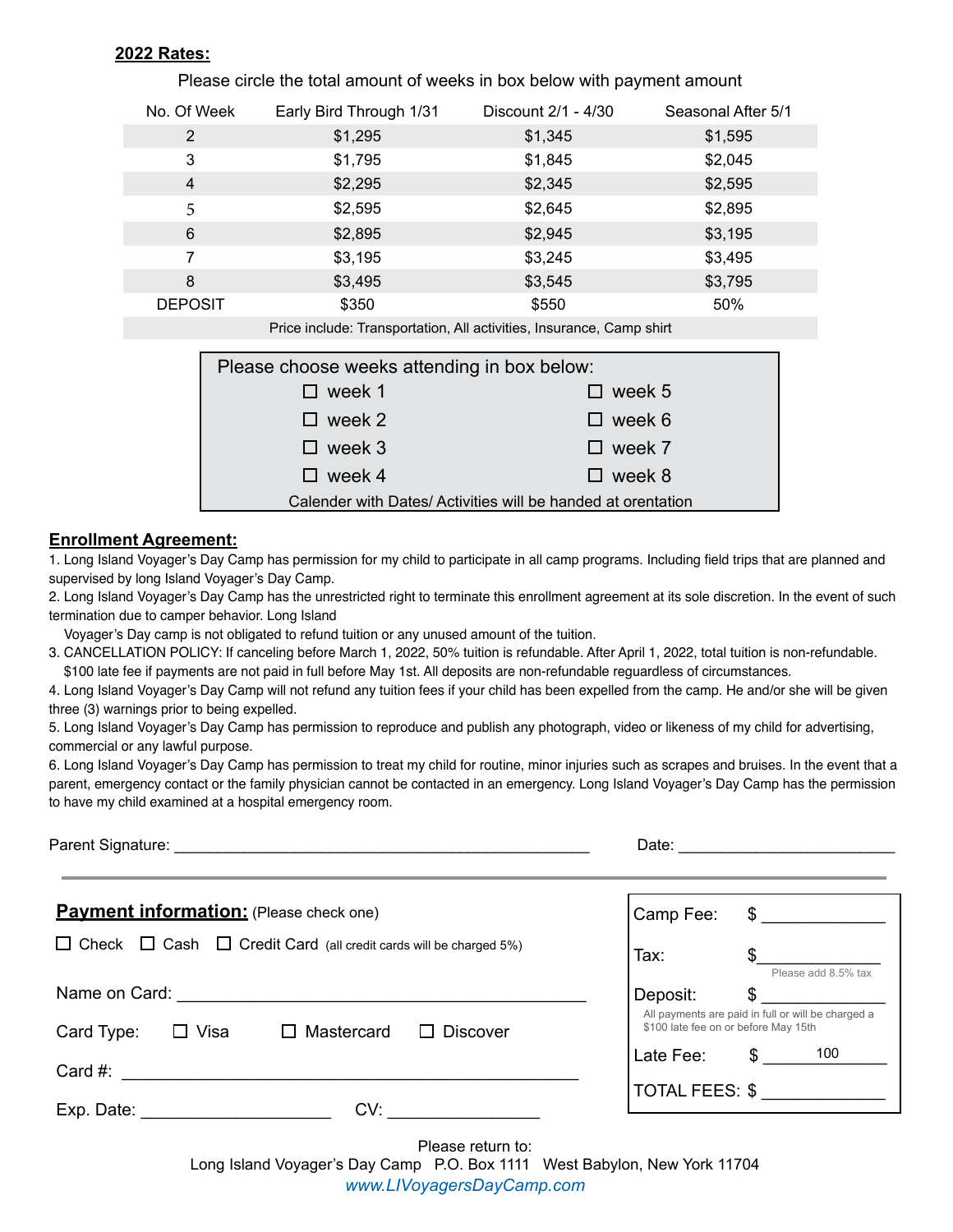# **LONG ISLAND VOYAGER'S DAY CAMP**

# **MINOR PARTICIPANT WAIVER, RELEASE, INDEMNIFICATION OF ALL CLAIMS & COVENANT NOT TO SUE**

**NOTICE: THIS IS A LEGALLY BINDING AGREEMENT. Read this document carefully and entirely. By** signing this agreement, you give up your right and the named minor's right to bring a court action to recover compensation or obtain any other remedy for any personal injury or property damage however caused arising out of the named minor's participation in Long Island Voyager's Day Camp programs or activities, now or anytime in the future.

### **ACKNOWLEDGEMENT OF RISK**

I, in my legal capacity as the parent /guardian of the minor named below, do hereby acknowledge and agree that participation in any activities comes with inherent risks. I have full knowledge and understanding of the inherent risks associated with any activity or program participation, including but in no way limited to: (1) slips, trips and falls, (2) aquatic injuries, (3) athletic activities, (4) transportation, (5) off site trip activities and (6) illness, including exposure to and infection with viruses or bacteria. I further acknowledge that the preceding list is not inclusive of all possible risks associated with any activity or program participation and that said list in no way limits the operation of this agreement. \_\_\_\_\_\_\_INITIAL

### **CORONAVIRUS/COVID-19 WARNING & DISCLAIMER**

Coronavirus, Covid-19 is an extremely contagious virus that spreads easily person-to-person contact. Federal and state authorities recommend social distancing as a mean to prevent the spread of the virus. COVID-19 can lead to severe illness, personal injury, permanent disability, and death. Participating in LONG ISLAND VOYAGER'S DAY CAMP programs or accessing LONG ISLAND VOYAGER'S DAY CAMP facilities could increase the risk of contracting COVID-19. LONG ISLAND VOYAGER'S DAY CAMP in no way warrants that COVID-19 infection will not occur through participation in LONG ISLAND VOYAGER'S DAY CAMP programs of accessing LONG ISLAND VOYAGER'S DAY CAMP facilities.

\_\_\_\_\_\_\_INITIAL

## **WAIVER, RELEASE, INDEMNIFICATION & COVENANT NOT TO SUE**

In considera:on of \_\_\_\_\_\_\_\_\_\_\_\_\_\_\_\_\_\_\_\_\_\_\_\_\_\_\_\_\_\_\_\_\_'s par:cipa:on in LONG ISLAND VOYAGER'S DAY CAMP ac:vi:es and programs, I, \_\_\_\_\_\_\_\_\_\_\_\_\_\_\_\_\_\_\_\_\_\_\_\_\_\_\_\_\_\_\_\_, the parent/guardian of the minor named above, agree to release and on behalf of myself and the minor named above, my heirs, representatives, executors, administrators, and assigns, HEREBY DO RELEASE LONG ISLAND VOYAGER'S DAY CAMP, its officers, directors, employees, volunteers, agents, representatives, and insurers ("releases") from any causes of action, claims, or demands of any nature whatsoever including, but in no way limited to, claims of negligence, which I, the named minor, my heirs, representatives, executors, administrators, and assigns may have, now or in the future, against LONG ISLAND VOYAGER'S DAY CAMP on account of personal injury, property damage, death, or accident of any kind, arising out of or in any